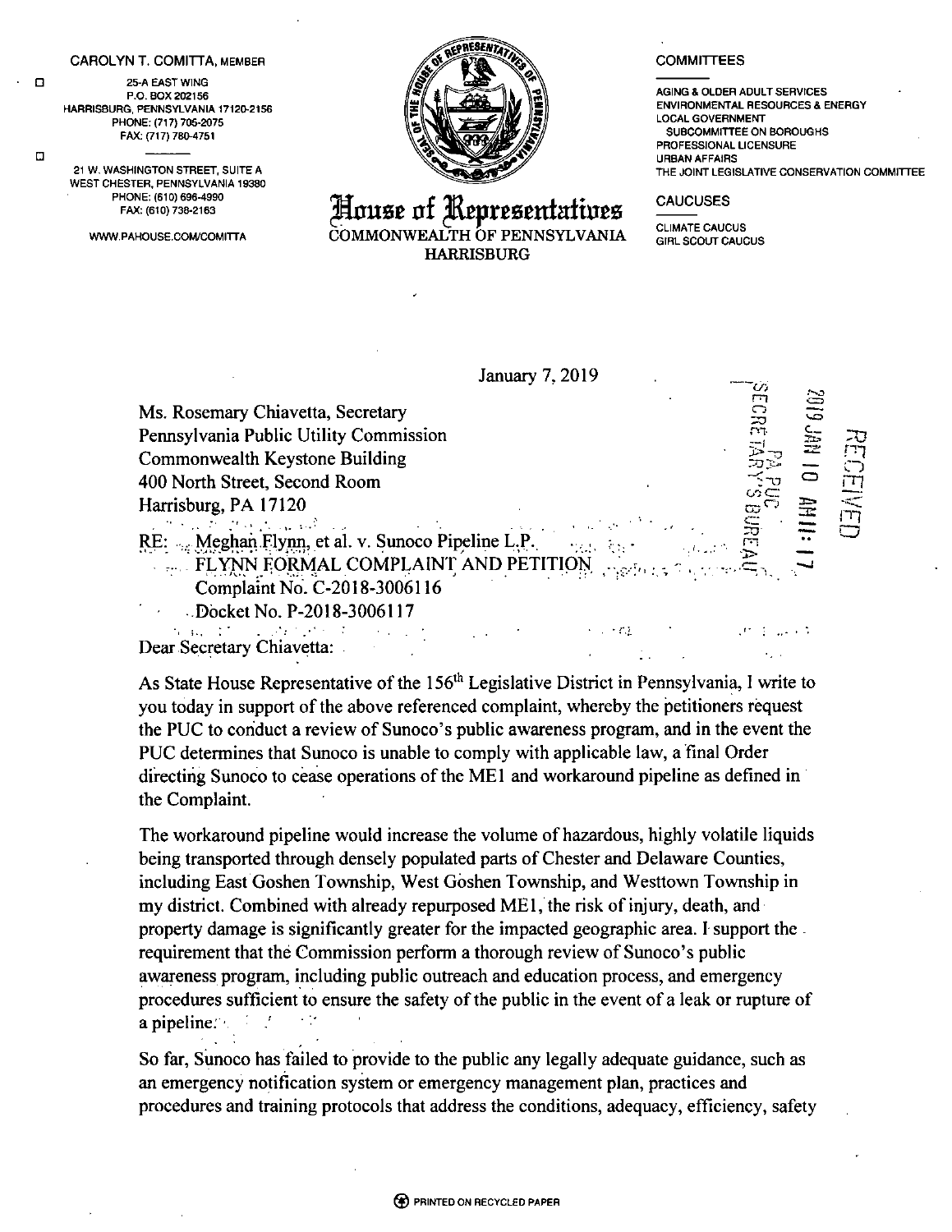Secretary Rosemary Chiavetta January 7,2019 Page 2

and reasonableness of ME1 and the workaround pipeline, ME2, and ME2X including but not limited to the integrity of the ME1 pipe and its welds, pipe materials, wall thicknesses, depths of cover over ME1, and distances of said lines from residences, schools and hospitals. Based on Sunoco L.P.'s safety history referenced in the Complaint, we suggest that this be a standard requirement in every affected municipality in Chester County, and that operations on Mariner pipelines be halted until such time that the safety of our communities and environment are assured to the maximum extent possible.

Thank you very much for your attention to this matter.

Sincerely yours,

Caroly T. Comitta

Representative Carolyn T. Comitta 156th Legislative District

CTC/jml